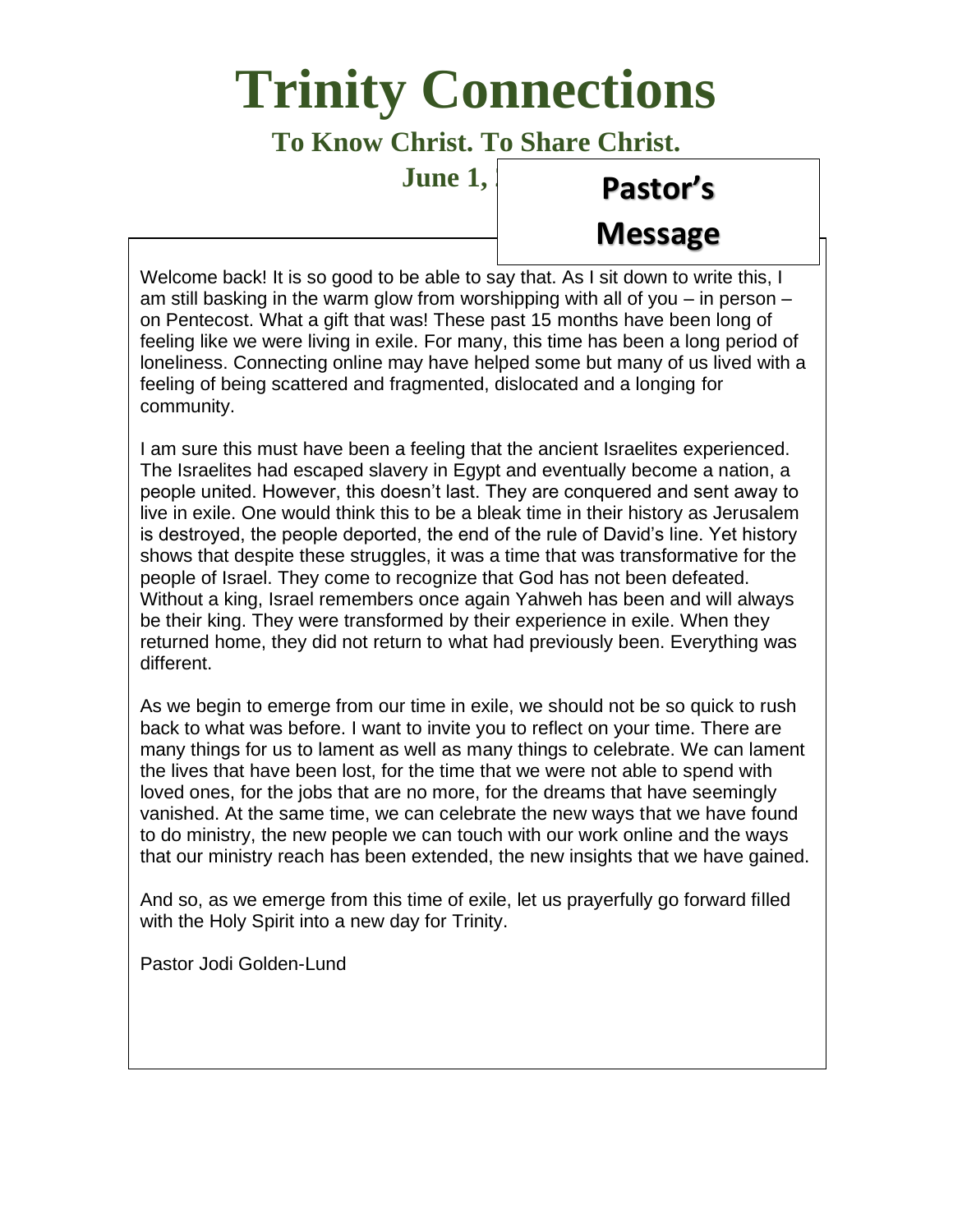#### **A Fond Farewell**

As many of you know by now, I have accepted a full-time job at a local law office. My last day at TLC will be this Friday, June 4<sup>th</sup>. I wanted to say good-bye to you all myself. This church hired me five and a half years ago, right after my career attempt at teaching. I was angry, bitter and hurt by my failure, but I found a home here at Trinity Lutheran Church. You all took me in and made me feel at home right away. This church had literally become my sanctuary, and so it scares me to leave the nest. However, most of you also know how much I have struggled over the past  $5\frac{1}{2}$  years financially, and I finally have the opportunity to stop living on the edge. I hope you will all be happy for me as I begin the next exciting chapter of my life.

I can't thank you all enough for the love and acceptance you have shown this little Jewish girl from Brooklyn. The friendships that I have gained through this church are invaluable, and I hope we remain friends. You can always find me on Facebook, and now that I am no longer your office manager, feel free to "friend me". I would love to stay in touch with everyone. You've witnessed the birth of my grandson, the marriage of my child, and the change within myself. I can't imagine losing your love and support.

Please keep me in your prayers, since I know your prayers work miracles. I will need them. I thank the Council, past and present, for putting up with a lot from me, forgiving a lot, and giving a lot. They're amazing women!

Finally, everyone in the church is a wonderful example of true Christian love. That's rare these days since the world is such a mess. You all have made it less so. The love and acceptance found in the hearts of the members of TLC are more valuable than any money can buy.

THANK YOU and I LOVE YOU ALL!

Lisa Duncan

PS: I will be attending worship on Sunday, June 6<sup>th</sup> to come say good-bye in person.

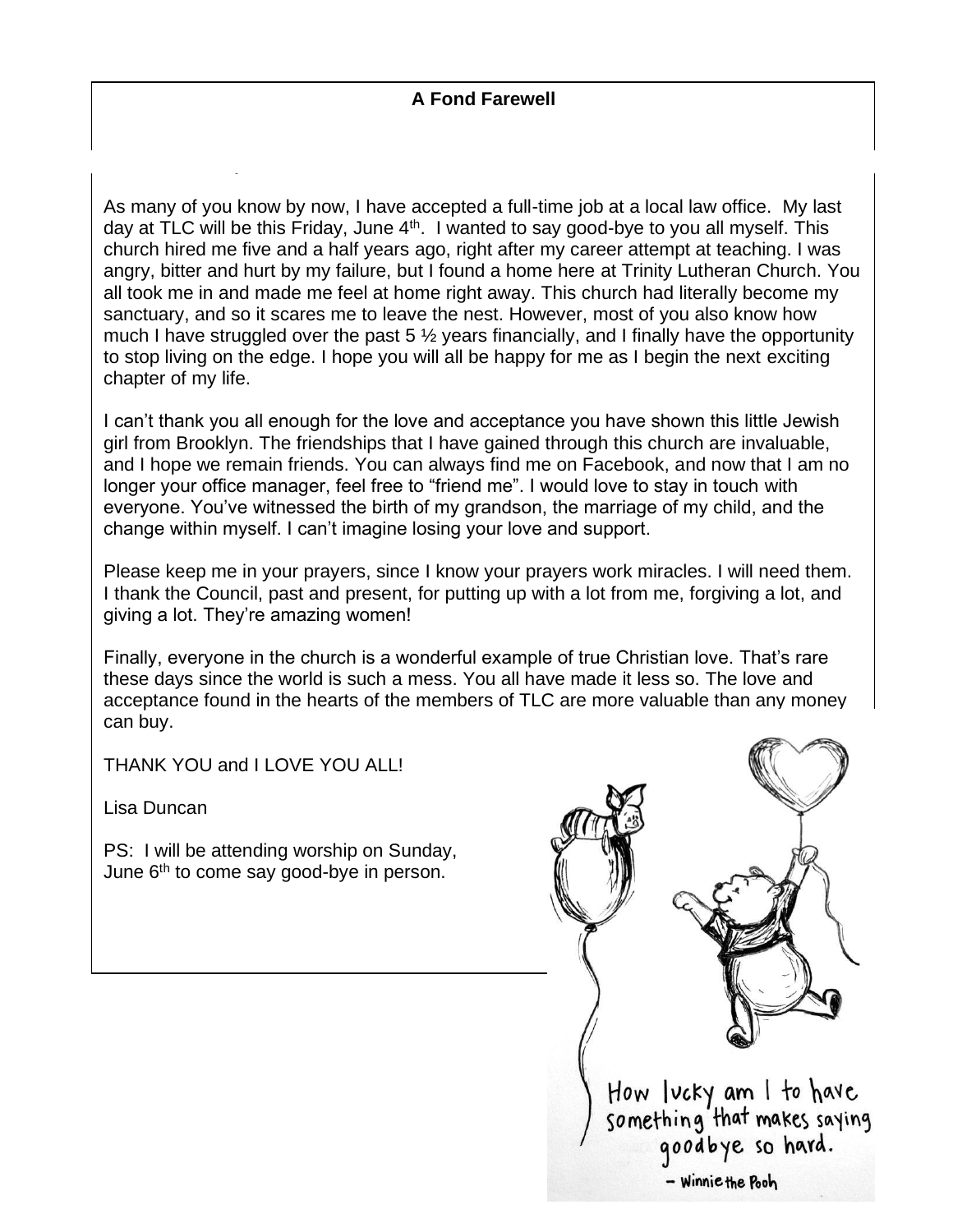#### **ADULT VACATION BIBLE STUDY**

"Seeking and Sharing the Kingdom of God"

Sunday-Wednesday, July 25-28, 2021, 3:00-6:30pm

Our adult VBS will have it all: Worship, Bible "Study and Play", Crafts, Music, Food, and Fellowship

Please plan on joining us for this week of fun and worship!

## **Bibles, Books and Beyond**

**Sunday Morning Bible Study** (9:45-10:45 in the Fellowship Hall) The Epistles of John: 1 John, 2 John, and 3 John

Trinity's Sunday morning Bible study is back in session! Please join us for a study of the Epistles of John three of the most intriguing and mysterious letters in the New Testament. These three short documents open a window into the life of the early church. The communities to whom these letters are addressed have recently experienced conflict and division in their own ranks over their ways of seeing Jesus. The author writes to clarify the gospel and to reaffirm Jesus as the incarnation of God's love. All are welcome. Come when you can—every week or once in a blue moon.

#### **An Invitation to Participate in a New Type of Bible Study**

The Book of Job: Seeking Understanding, Insight, and Healing (Coming in August or September)

The Book of Job holds a special place in the Bible as a book that directly addresses the problem of God's relationship to pain and suffering. It has been read and studied by Christians and non-Christians, by believers and non-believers, for centuries—and now it's our turn. This particular study will be designed to help all participants, both religious and secular, question and reflect upon Job as a book of wisdom.

By using strategies used to read the classics of literature—while always keeping in mind the different experiences of readers who read the Bible as Scripture and those who do not—we can read the Bible together in ways that are personally meaningful and increase biblical literacy. All participants will have the opportunity to discover what scholars, theologians, and readers through the ages have said about Job; to respond to the book with honesty and insight; and to listen with respect to the responses and insight of others.

My hope is to offer two versions of the class—one in person and one via Zoom. If you are interested in either class, please let me know in the next several weeks, while I am still exploring options for the days and the times of the classes. Also, if you know of others who might be interested, I will be completing a class invitation/description soon, and I would appreciate your help in passing that invitation on to them.

#### Lectionary Bible Study with Pastor Jodi

Pastor Jodi leads a Bible study via Zoom each Monday evening at 6:30. Participants from both Trinity and Foothill have an opportunity, using a *lectio divina* approach, to respond to, and interact with, next Sunday's scripture lesson. If you would like to participate, send an email to Pastor Jodi [\(pastorjodigl@gmail.com\)](mailto:pastorjodigl@gmail.com) and she will send you the Zoom link. The more participants, the more we learn and grow together!